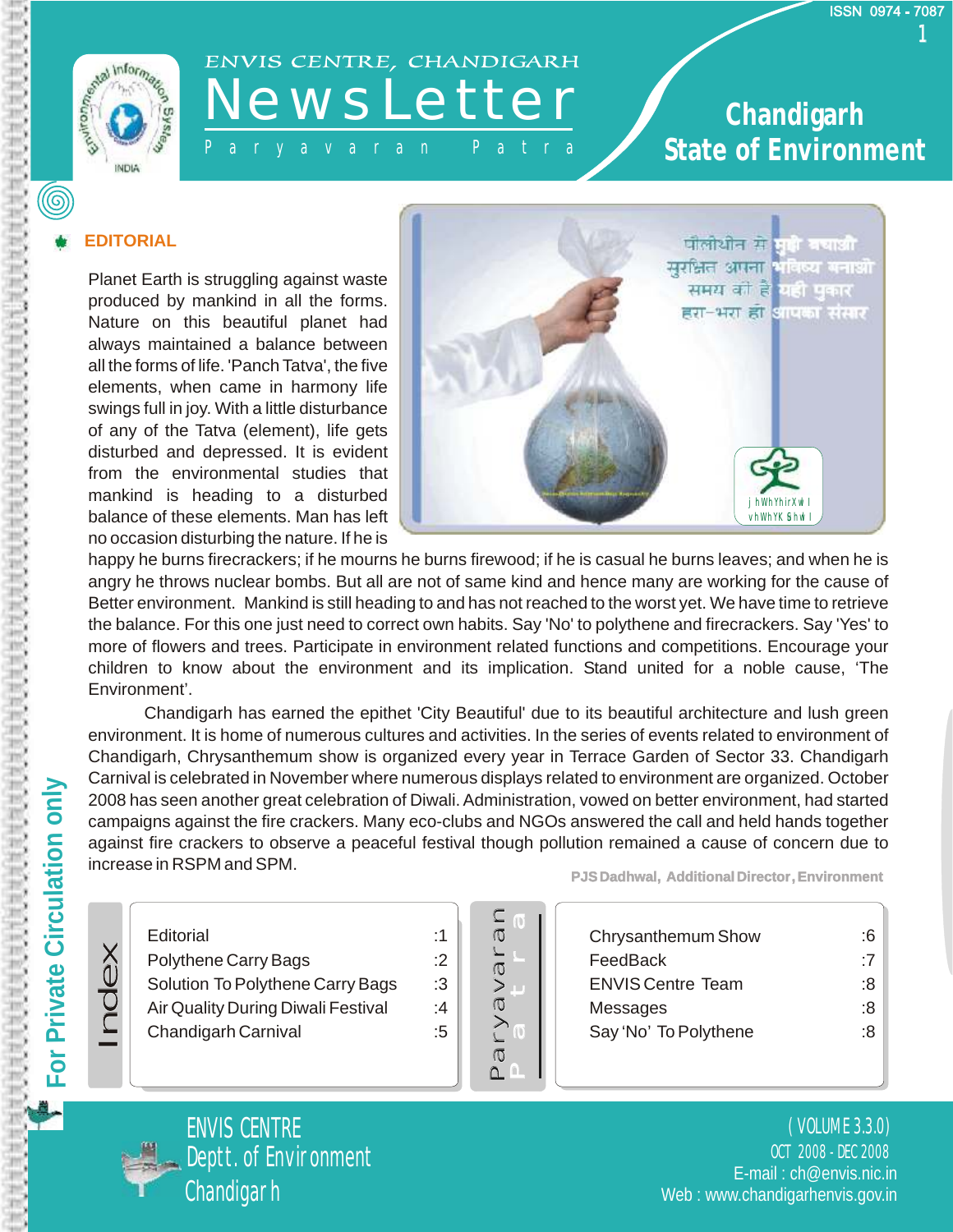### www.chandigarhenvis.gov.in



#### **POLYTHENE CARRY BAGS BAGS**

Polythene bags were introduced as substitution to paper bags which were used initially for packing house hold commodities like eatables. Due to their characteristics like light weight and cheep cost, they gained the popularity quickly resulting in misuse rather than use of this gifted accident (Polythene was discovered by chance at first during an experiment in 1898).

Despite of its benefits and due to misuse, polythene has become a major concern for the living environment of human being. Ignorant people have found a way to use and throw polythene converting a packing material to waste that chocks drains and become a house of many diseases. Following are facts associated with polythene:



- $\delta$  The waste from polythene carry bags is non biodegradable making it a breeding place for many germs which sooner or later can cause an epidemic in vicinity
- $\delta$  The benefit of being light weight turn against the environment as wind can blow polythene waste from place to place distributing waste over the vast area land.
- $\&$  Lack of basic facilities, like toilets in developing countries, have led people to use polythene carry bags as mobile toilets. This further creates problem of unhygienic disposal.
- **•** Polythene waste covers the soil and blocks penetration of water into the surface of earth. Hence, degrades soil fertility.
- **8** One of the greatest misuses of polythene is to wrap biodegradable waste. Upon decomposition biodegradable waste turns to good by getting mixed in soil. But when wrapped in polythene such waste remains composed as the polythene cover is non-biodegradable. This breaks the life cycle of biodegradable materials and keeps those as waste only.
- **8** Polythene have made such an integral space in our life, that many people can't even think of daily activities like shopping without polythene carry bags. Such people try to put hurdle in the way of environment conscious decision and movements like putting ban on polythene.



Stray animals that live on stranded waste may be killed by polythene as it is indigestible. Even domestic animals are not safe engulfing Polythene. Doctors had found Kgs of polythene from stray cows researching the cause of death of holy animal.

• Polythene may not only cause minor problems by clogging the flow of water in sewerage system but also floods when accumulated in main drainage pipes of the city. Water runs wild on the roads when it doesn't get way to go down in the earth.

**• Disposal of polythene is difficult as shredding of Polythene may** leave it mixed with soil to cause low fertility and burning of Polythene release Dioxins which are poison by nature.

- Coloured/Recycled Polythene bags pose a series threat to health when used to carry food items. 8
- sceneries in the form of litter. Gust of air may blow the polythene bags in air flying and irritating commuters. The sight with polythene waste looks untidy and dirty. Polythene has indirect hazards also. Polythene bags hit on tourism as they deface the beautiful  $\boxtimes$

(@)

### Chandigarh-The City Beautiful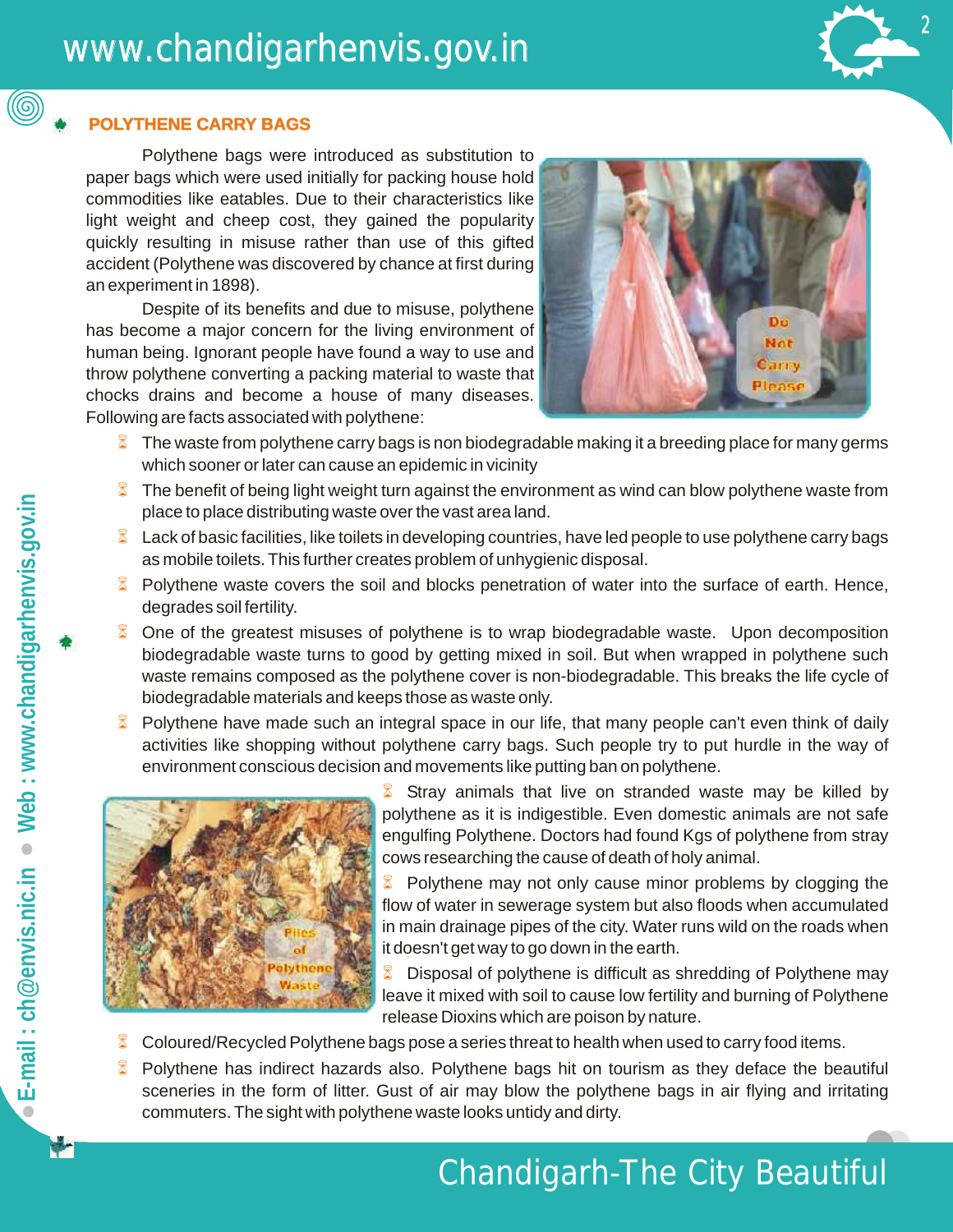

#### **Solution to Polythene Bags Bags**

- **Jute bags and cloth bags are best choice** while saying 'NO' to polythene bags. Recycled paper can be used to make carry bags as substitution of Polythene bags.
- **EX** Recycling and reuse of polythene bags should be emphasized in case it is not banned already in state. People should be taught to use and not to misuse polythene. Recycling unit in the area may also help reducing the litter.
- **Education may act as Panacea (universal** remedy) to sensitize the people about dangers of improper use and disposal of Polythene.
- It should be banned wherever possible. Polythene is such a temptation that can't be avoided without strict discipline and abiding all by rules and regulations. Chandigarh Administration has banned Polythene carry bag in Chandigarh from 2<sup>nd</sup> of October 2008. The ban received welcome by many environmentalists working for the cause in the city.
- Charity should begin at home! Action against Polythene should be taken by local committees and societies. Don't blame it on government! Administration can guide and arrange but it should be residents who

### चंडीगढ़ को पौलीथीन मुक्त बनाएं

### पौलियोन पर्यावरण तथा सेहत का सबसे बड़ा दुश्मन

चंदीगढ़ प्रजासन ने पौलीधीन की थेलियों को बनाने तथा उनके प्रयोग करने पर 2 अक्तूबर, 2008 से पूरी तरह से रोक लगा दी है।

कोई भी व्यक्ति, दुकानदार, विक्रेता, थोक विक्रेता, परचून विक्रेता, व्यापारी, तथा रहड़ी-फड़ी बाला अपने सामान को पूर्ती के लिये पोलीधीन को बेलीयों का इस्तेमाल नहीं करेगा और पोलीधीन को धैलीयों का उत्पादन करना, जमा करना या बाहर से मंगवाना, बंचना, अथवा एक स्थान से दूसरे स्थान पर ले जाना भी वर्जित है।



come forward to voice and act against this dangerous waste.



In conscious efforts made by Chandigarh Administration, Eco-Clubs, Environment Societies, and residents of Chandigarh, protests against the use of Polythene carry bags are conducted. These rallies are supported by seminars and competitions like recycled paper bag making etc.

**Arun Bansal, SPO, ENVIS** city beautiful. **ENVIS**  At administrative and implementation level various teams and strategies have been formulated by Administration to check the use of Polythene carry bags in Chandigarh. Literature to make people aware of hazards of Polythene is distributed. The practical impact of ban can be seen in Chandigarh. People have started carrying their own cloth bags and jute bags while shopping. These bags can be used again and again. Polythene carry bag is steadily going out of the life style of Chandigarh, the

۳

(@)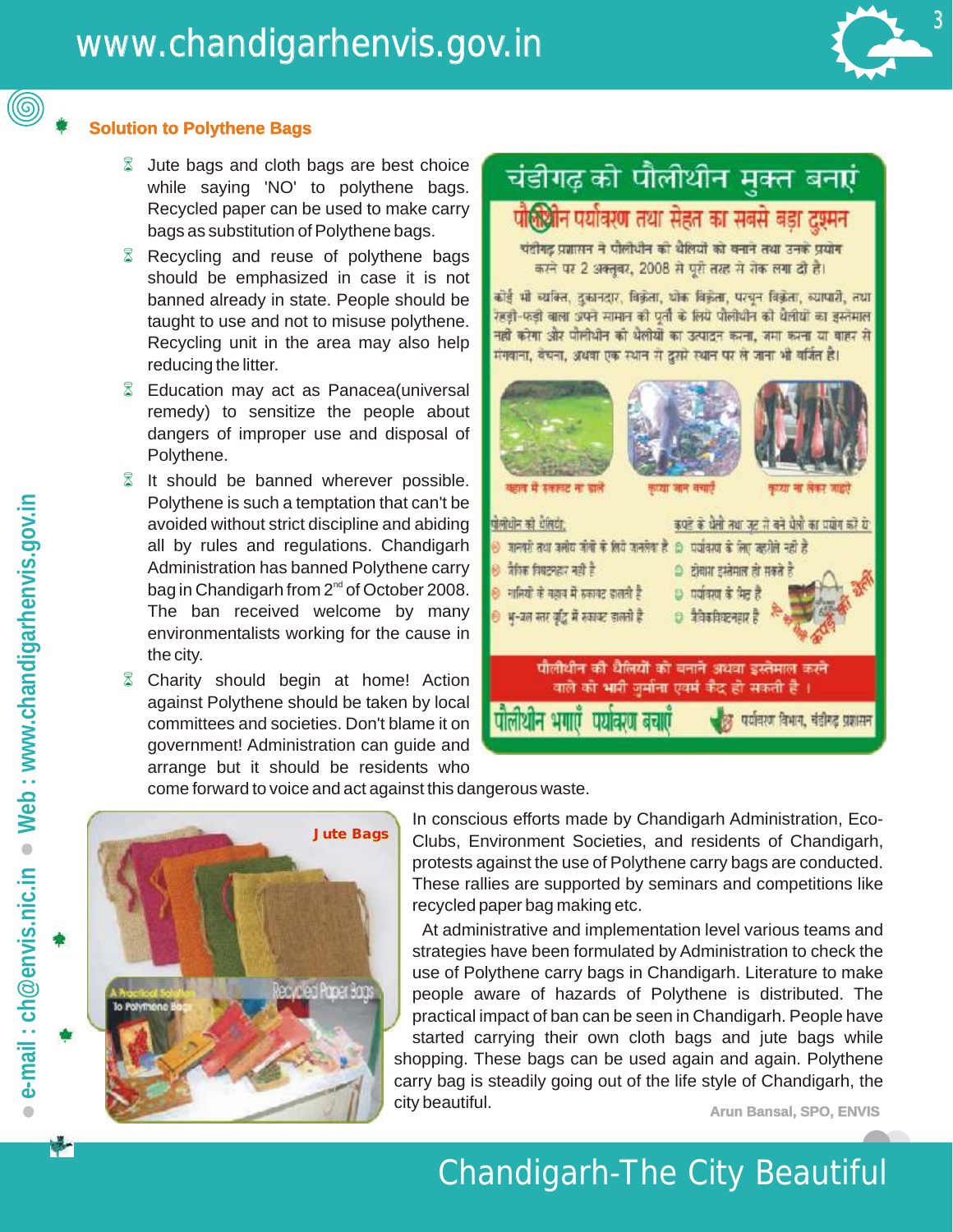### www.chandigarhenvis.gov.in www.chandigarhenvis.gov.in



 $\circledcirc$ 

#### **AIR QUALITY OF CHANDIGARH DURING DIWALI FESTIVAL FESTIVAL**













### Chandigarh-The City Beautiful Beautiful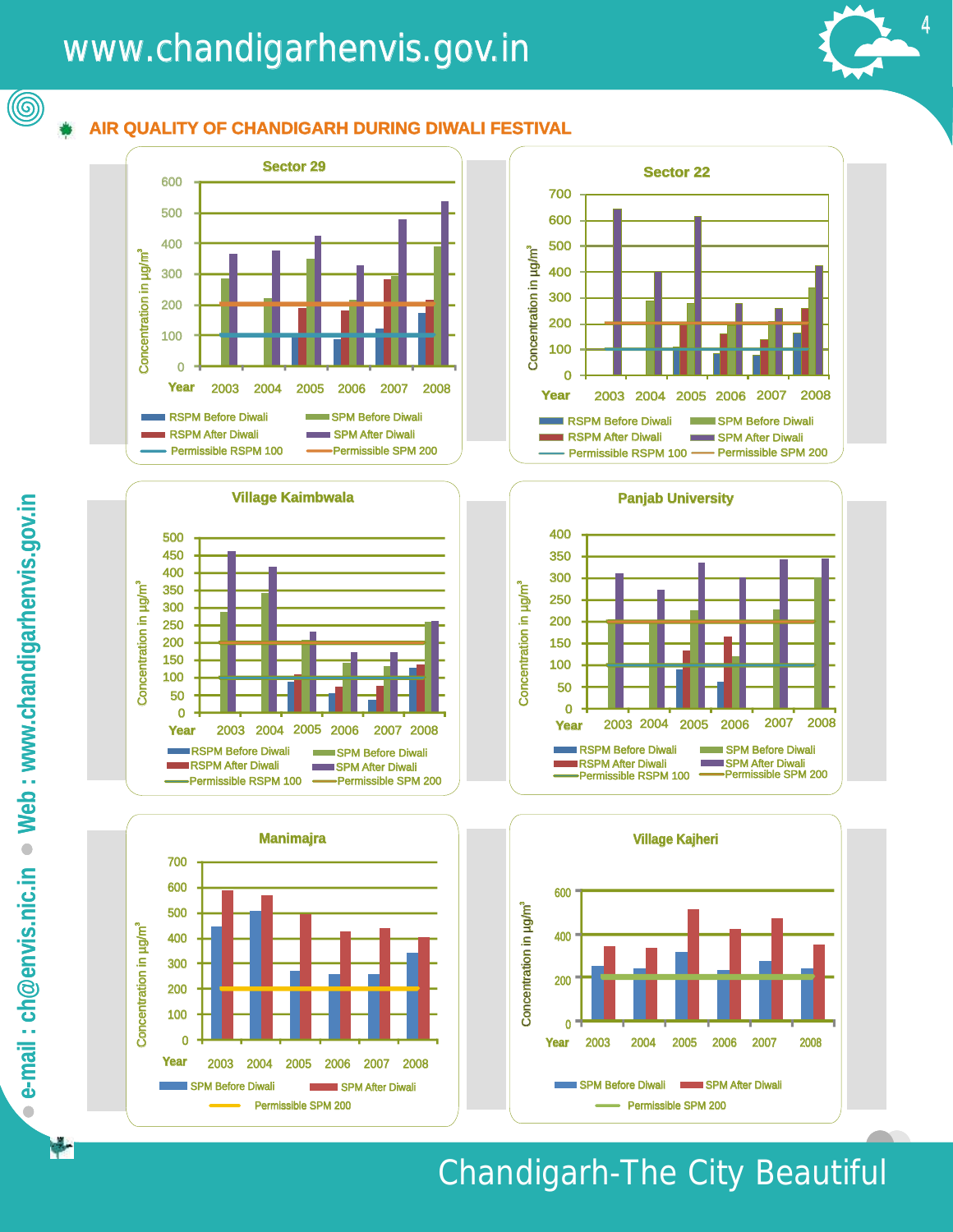### www.chandigarhenvis.gov.in www.chandigarhenvis.gov.in



#### **AIR QUALITY OF CHANDIGARH DURING DIWALI FESTIVAL FESTIVAL**

- 1 SO<sub>2</sub> & NOx Levels are within limit at all the locations. Data can found on ENVIS website.
- 2 SO<sub>2</sub> Levels at all the locations except Sector 22, Sec 9, Vill Kajheri, Vill Kaimbwala and Sector 29 are higher than the previous year.
- 3 NOx levels at all the locations except Punjab University, Kajheri, Sec 9 & Manimajra are lower than the previous year.
- 4 SPM levels at all the locations exceeded the limits.
- 5 SPM levels at all locations except Vill Kajheri & Manimajra are higher than the previous year.
- 6 Sound levels exceeded the limits at all the locations.
- 7 Sound levels at all the locations except Sec 22 & Sec 29 are lower than the previous year.
- 8 MaximumAir pollution & Noise pollution was found in Sec 29 Chandigarh.
- **CPCC, Chandigarh** 9Air pollution levels and noise pollution levels on Diwali Day ([28.10.08](https://28.10.08)) were very much higher than the day

69. Concentration in µg/m<sup>3</sup>  $\Omega$ 50 100 150 200 250 300 350 400 **Year** 2003 2004 2005 2006 2007 2008 **Sector 9** SPM Before Diwali **Dimession SPM After Diwali** Permissible SPM 200

before Diwali ([27.10.08\)](https://27.10.08) which was definitely due to bursting of crackers.<br>Firecrackers not only add to air and noise pollution but contribute to land pollution as well by adding solid waste. This waste troubles for days and is dangerous as may contain un-burnt firecrackers. The responsibility of collection of this waste is assumed to be taken by the Government. This hogs up some governmental resources. Firecrackers don't come for free and every year a lot of time and money is spent on firecrackers. The same can be utilized for some noble cause. Accidents during exploding the crackers are quite common. Many people have lost fingers, eyes, and even received high degree burnt on their bodies. Along with visible products like light and smoke, and audible noise, firecrackers produce chemically harmful gases which are toxic by nature. Chandigarh Pollution Control Committee published warnings of all such ill effects and tried to spread awareness among the residents of Chandigarh. Established eco-clubs have also staged rallies to aid the cause.

#### **CHANDIGARH CARNIVAL CARNIVAL**

Chandigarh is place of colorful events and festivals of nature. One can



going on. Among all, there is Chandigarh Carnival which stands tall for its attractive attitude and fun filled rides. It is a festival meant for elders as well as children. Chandigarh Carnival is organized by Chandigarh Administration in November annually immediately after the Children's day. It spans over find one or the other celebration always



three days of fun and enjoyment. It happens in the lap of nature called Leisure Valley, Sector 10.

Chandigarh Carnival is an important festival where all get chance to display their talents. Singing, dancing, and tattooing are some competitions along with displays from institutions like CITCO. Departments like Science and Technology, Chandigarh Administration also put their displays to aware the residents of the schemes provided by Administration.

(©)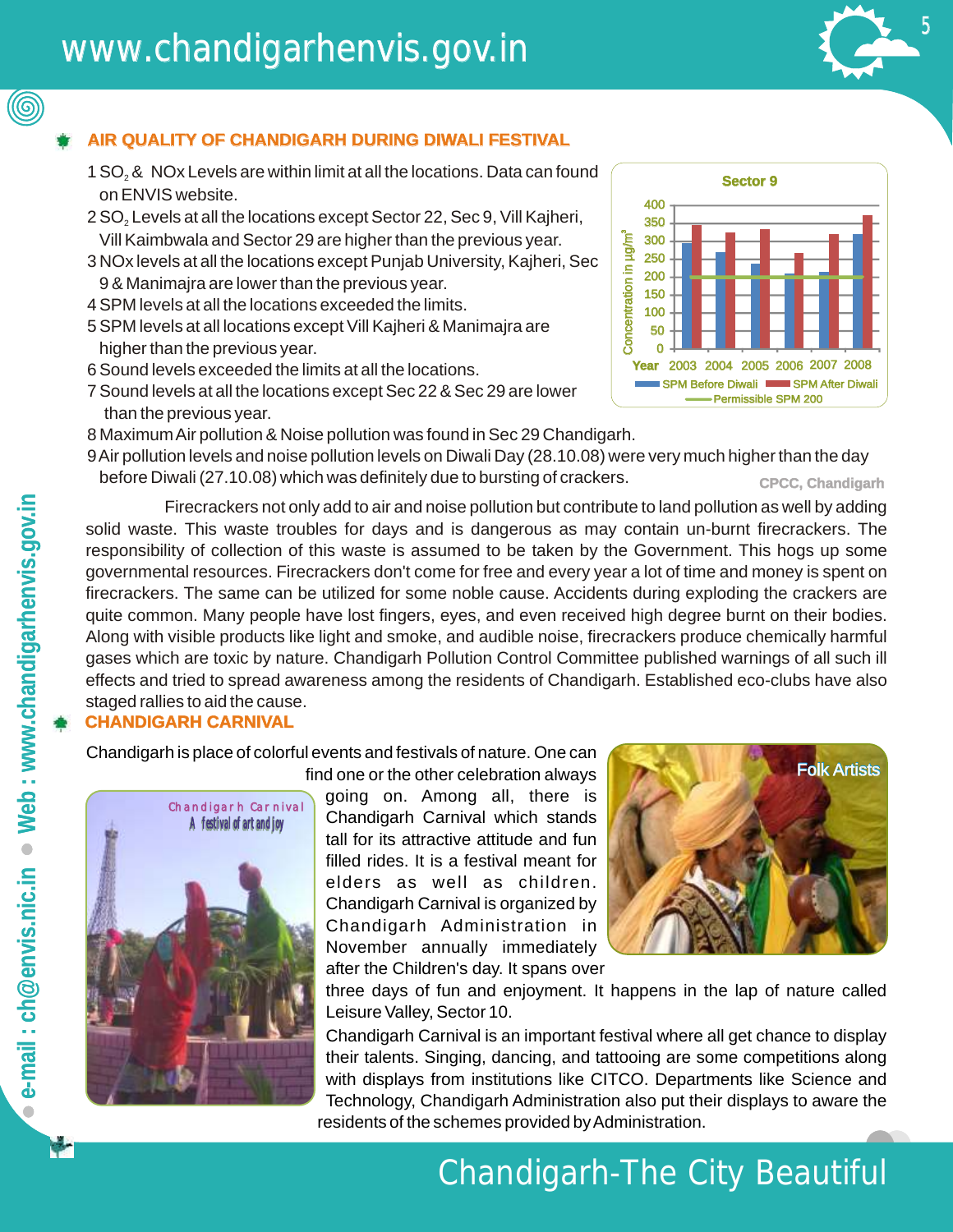### www.chandigarhenvis.gov.in www.chandigarhenvis.gov.in www.chandigarhenvis.gov.in

**Gardens'.** 

6

 $6<sub>1</sub>$ 6

#### **HEMUM SHOW- THE PRIDE OF CHANDIGARH**

**Chandigarh is a city of all kinds of festivals, specially featuring nature and its beauty. Chrysanthemum show is one of the festivals which has become a symbol of prosperity of Environment of Chandigarh. With over 250 varieties of Chrysanthemum and 1000s pots filled with flowers, the festival blooms in December. Municipal Corporation, Chandigarh organizes the Chrysanthemum Show in Chandigarh. It is held in the Terraced Garden of Sector 33.** 

**The annual festival of Chrysanthemum show was started 10 years ago. In the short span of time it has emerged as one of the best flower shows of India. A large number of flower lovers and growers participate in the show and competition to get the appreciation of people and to cultivate love for flowers among the visitors. Chrysanthemum show is absolute feast to eyes with beautiful displays of mountains of flowers. The show this year, as always, was full of different varieties of flowers. Nature lovers sighed in pleasure looking at gorgeous combinations of red, yellow, maroon chrysanthemums. The exhibited varieties included the footballs, spiders and pom poms amongst others. The show was not only about the displays but hard work and skill to grow such stunning attractiveness of the nature. Visitors could interact with the** 

participants to know and learn **<u>Krysanthemum. One can easily und</u> Chrysanthemum Show that Chandigarh is truly a 'City** 

 $\circledcirc$ 

### Chandigarh-The City Beautiful Beautiful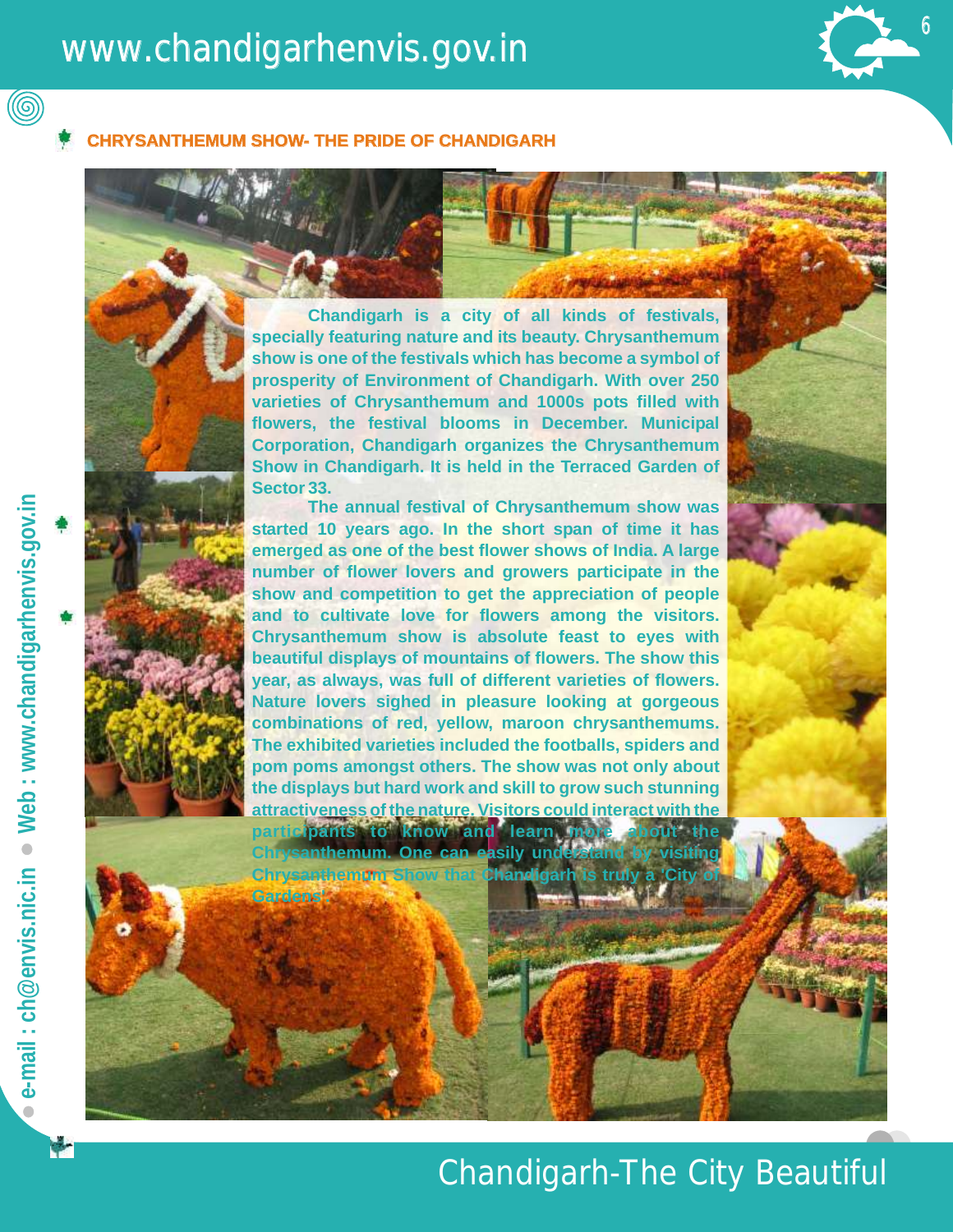

Feedback Form Form

ENVIS CENTRE, Chandigarh furnishes you with the services to collect and disseminate information related to environment of Chandigarh. To share information with us you are requested to fill up the form given below.

Your feedback is valuable to us and will be highly appreciated

| $\blacksquare$ Name |                                                                                                                |                                     |
|---------------------|----------------------------------------------------------------------------------------------------------------|-------------------------------------|
| Designation         |                                                                                                                |                                     |
| Department          |                                                                                                                |                                     |
| Address-            |                                                                                                                |                                     |
|                     | - City ————                                                                                                    |                                     |
|                     |                                                                                                                | $Pin \perp \perp \perp \perp \perp$ |
| " Phone.            | Fax and the state of the state of the state of the state of the state of the state of the state of the state o |                                     |
| ■ Email             |                                                                                                                |                                     |

#### **Your views on scope of improvement : :**

#### Interest Area Area

**I would like to have information on following : :** 





7